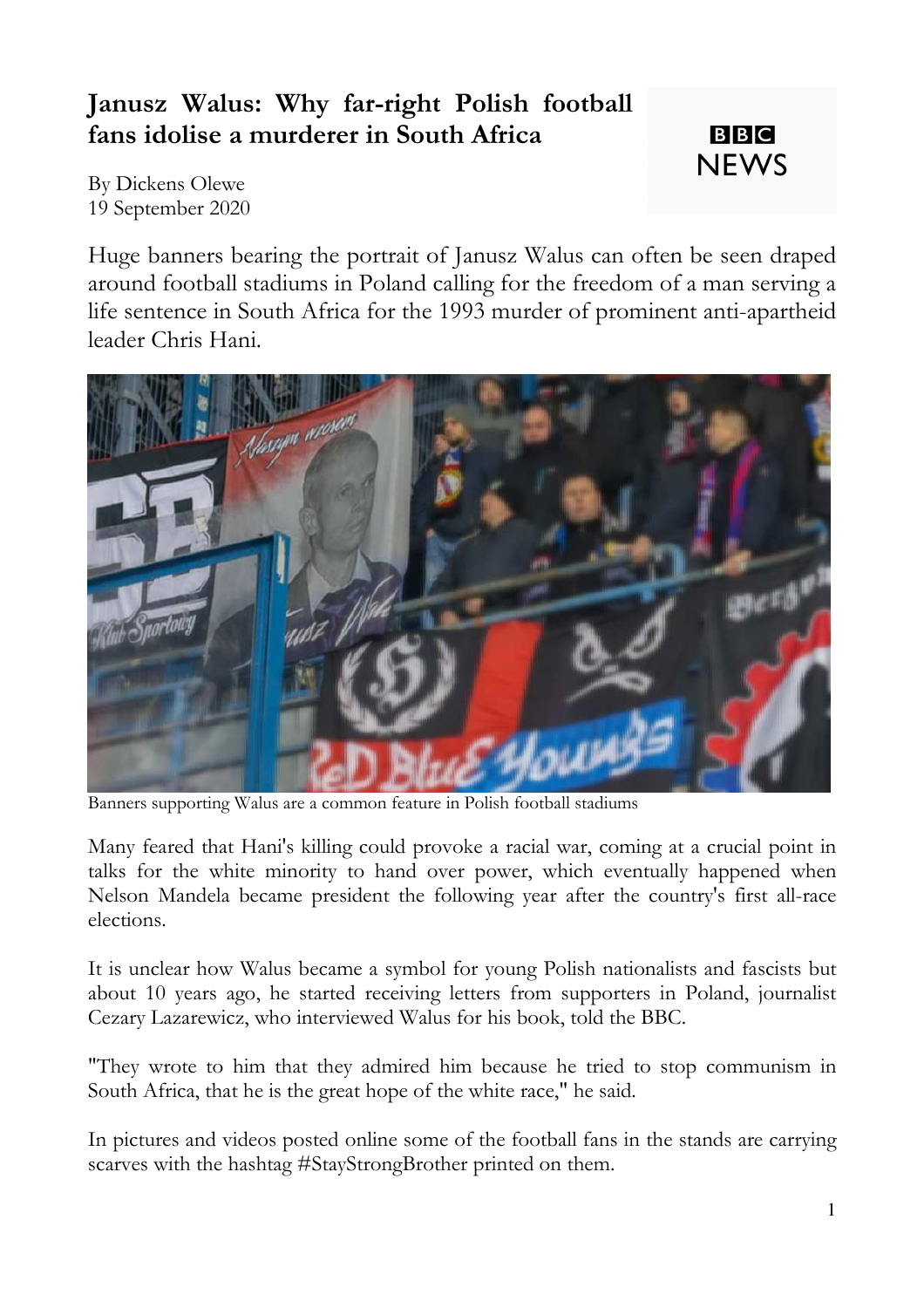It's inspired by a song dedicated to him which includes the lyrics: "A few men could ever take the step you did, to enter the path of glory and victory".

"The fans are not calling on Walus' release on humanitarian grounds, but they are glorifying what he did and the ideology," Dr Rafal Pankowski, from Never Again association, an anti-racist group, told the BBC.

The song, which is sung in English, is "a good example of the internationalisation of contemporary white nationalism," he adds.

## **Who was Chris Hani?**

- Leader of the South African Communist Party
- Chief of staff of uMkhonto we Sizwe, the armed wing of the African National Congress (ANC), allied to the SACP
- Launched attacks against apartheid government
- Seen as a potential successor to Nelson Mandela
- Assassinated on 10 April 1993

Walus, an immigrant from Poland who had acquired South African citizenship, and his co-defendant Clive Derby-Lewis, were sentenced to death shortly after Hani's killing, but the sentence was commuted to life sentence after South Africa abolished the death penalty.

They both appealed for amnesty during the Truth and Reconciliation Commission (TRC) in 1997, with Walus saying that he was driven by political, anti-communist motives to kill Hani, who was then the secretary-general of the South African Communist Party (SACP), and also a leading figure in the armed wing of the African National Congress. The two parties were close allies in the fight against apartheid.

Their appeal was rejected.

Derby-Lewis, who provided the gun used to kill Hani, died in 2016, a year after he was granted parole for health reasons.

Walus, who is serving his life sentence at a maximum security prison in Pretoria, continues to find fame online.

Even more shockingly, the range of merchandise supporting him and celebrating him as a "political prisoner" has been sold on a South African-owned online market website.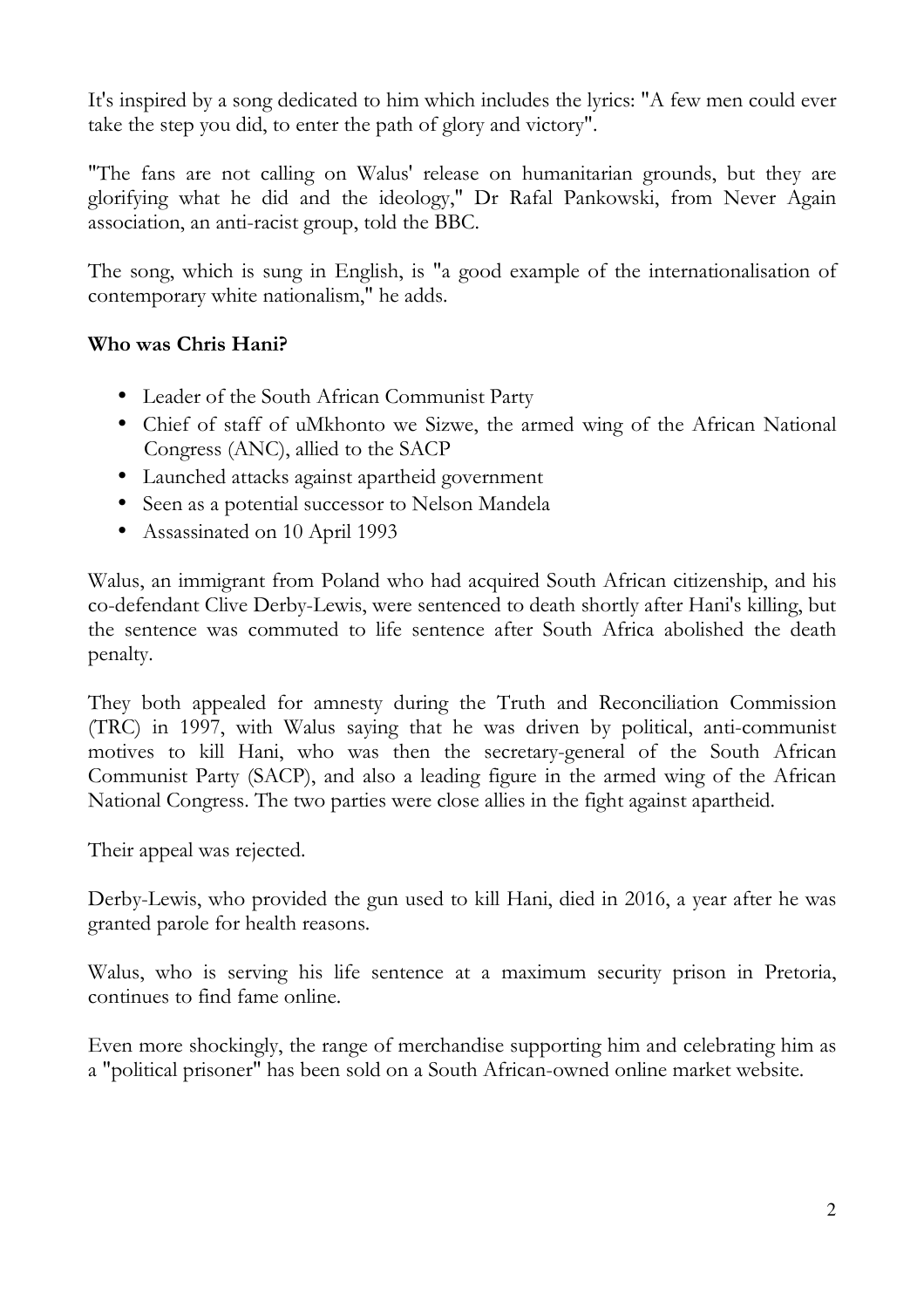## **Removal not enough**

The BBC confirmed that scarves, a T-shirt, and a sticker bearing the name and image of Janusz Walus had been put up for sale on OLX's Polish website. These items have since been removed.



Scarves from several football clubs were among those removed from OLX

OLX is owned by technology-investment company Prosus, a subsidiary of South African-based global tech giant Naspers.

The Never Again association reported the sale of the Walus items and other "racist" items to OLX.

"Promoting fascism or racial hatred is prohibited by the Polish law but the implementation of the law is notoriously weak," Dr Pankowski said.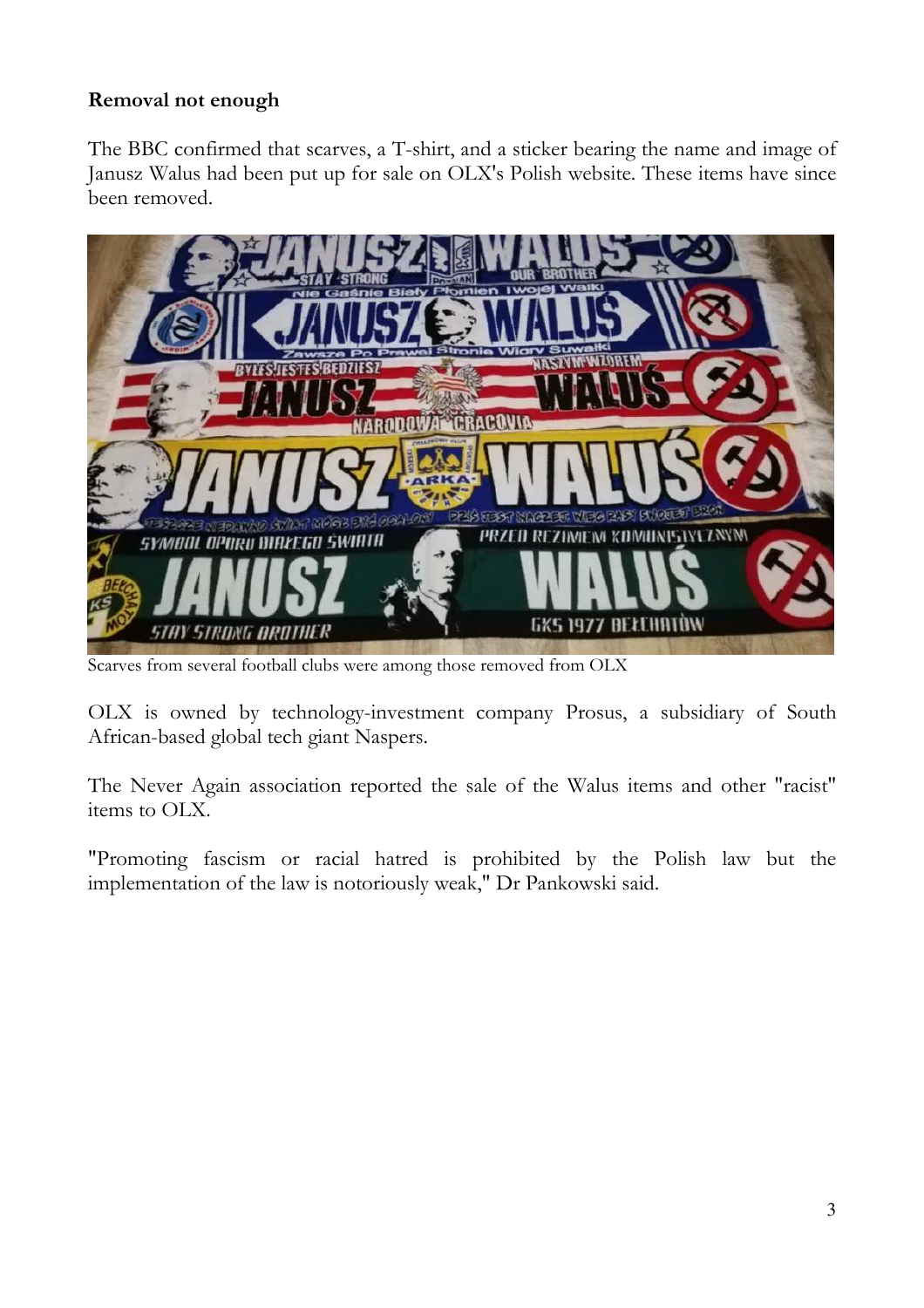

This T-shirt was put up for sale on the OLX platform

OLX Poland's regulations also prohibit selling items containing "content inciting hatred based on national, ethnic, racial, religious differences or due to non-denominational status".

In a statement to the BBC, Naspers said that "right-wing elements in Poland have violated the terms of use of the OLX Poland platform. Although they only managed to do so to a very limited extent, any content that incites violence, racism, or discrimination is abhorrent and contrary to the values and beliefs of our organisation".

"Our systems use technology automatically to identify and remove listings that violate OLX's policies," spokesperson Shamiela Letsoalo said.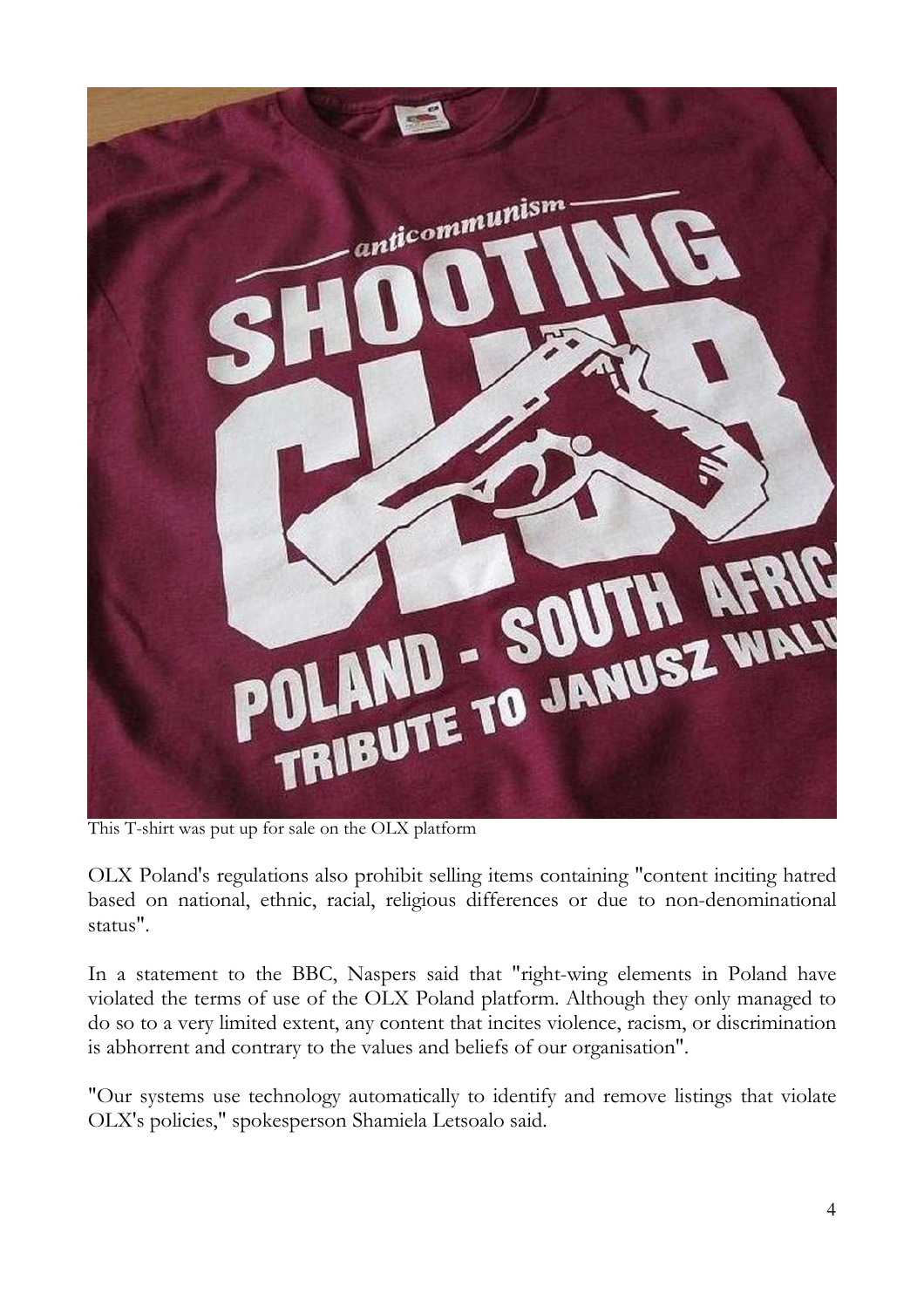The Walus items were not listed under his name and so the system missed them, the statement said, adding that they were "swiftly removed" after the team was notified.

But this isn't enough for SACP spokesman Alex Mashilo, who told the BBC that Naspers had "to take action, more than what they said out of convenience".

He added that the party would "consider this matter further and decide the next steps to adopt".

## **'Unrepentant'**

One explanation for the rise in visibility of Walus' cause is a series of court and government decisions which led to the quashing of a 2016 decision to release him on parole.

Hani's family and the SACP had opposed the move even after South African authorities stripped Walus of his citizenship in 2017, clearing the way for him to be deported to Poland if he was freed from prison.

In March, the justice ministry finally ruled out his release.

Walus is "unrepentant except for his pretences to be seen to be complying with parole eligibility," Mr Mashilo said.

"The uncorrectable assassin who almost plunged South Africa into a civil war with farreaching implications must not be released on parole. As things stand, there has been no full disclosure of the truth and all the circumstances surrounding Hani's assassination," Mr Mashilo added.

He said questions remained about the gun used to kill Hani.

"The murder weapon that the man pulled the trigger of was taken from military armoury. Who took it, whose hands did it go through... to [get to] its destination, Walus, and his assassination of Hani?" he asked.

Members of the African National Congress (ANC) demonstrate outside the Constitutional Court in protest over the parole granted to Janusz Walus, the killer of the anti-apartheid hero Chris Hani

The last time most South Africans saw Walus was during the TRC sessions, answering questions about Hani's murder.

At some point during the hearings he locked his head in a slightly titled position and shot a blank but searing stare across the room - it's a look like this which can be seen on display in scarves and banners in Polish football stadiums.